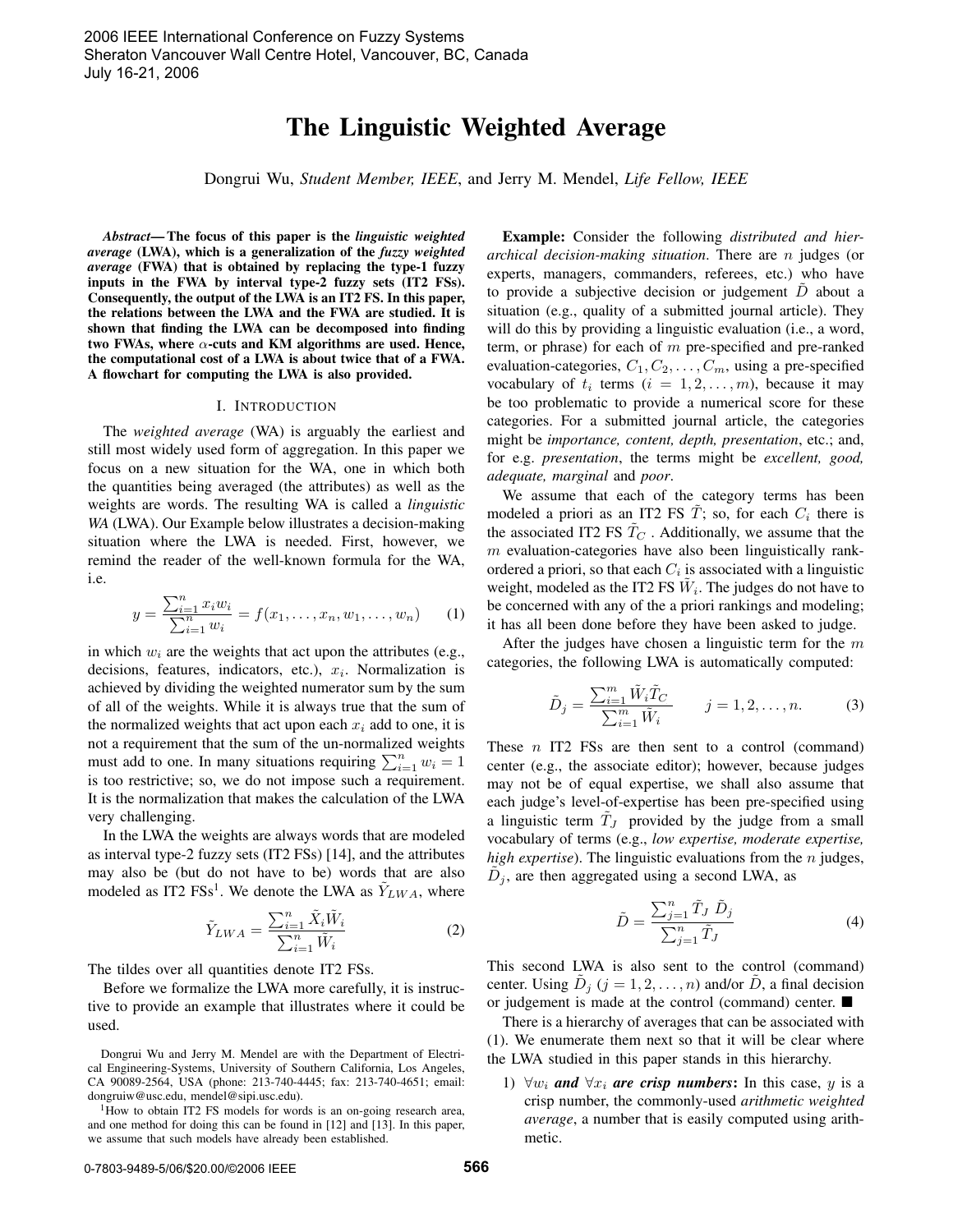- 2)  $\forall w_i$  *are crisp numbers, and*  $\forall x_i$  *are interval numbers, i.e.*  $x_i = [a_i, b_i]$  where interval end-points  $a_i$  and  $b_i$ *are pre-specified***:** In this case, y is an interval number (a *weighted average of intervals*), i.e.  $y = [y_l, y_r]$ , where  $y_l$  and  $y_r$  are easily computed [because interval sets only appear in the numerator of (1)] using interval arithmetic.
- 3) ∀x*<sup>i</sup> are crisp numbers, and* ∀w*<sup>i</sup> are interval numbers, i.e.*  $w_i = [c_i, d_i]$  where interval end-points  $c_i$  and  $d_i$ *are pre-specified***:** This is a special case of the *fuzzy weighted average* (FWA) [1], [8], [4], [7], [3], [2], [9] that also corresponds to the so-called *centroid of an interval type-2 fuzzy set (IT2 FS)* [14]. In this case, y is also an interval number, i.e.  $y = [y_l, y_r]$ , but there are no known closed-form formulas for computing y*<sup>l</sup>* and  $y_r$ . The KM iterative algorithms [5], [14] have been used to compute  $y_l$  and  $y_r$ . These algorithms are superexponentially and monotonically convergent [10], so it takes very few iterations for them to converge to the actual values of y*<sup>l</sup>* and y*r*.
- 4)  $\forall x_i$  are interval numbers, i.e.  $x_i = [a_i, b_i]$  where *interval end-points* a*<sup>i</sup> and* b*<sup>i</sup> are pre-specified, and*  $∀w<sub>i</sub>$  *are interval numbers, i.e.*  $w<sub>i</sub> = [c<sub>i</sub>, d<sub>i</sub>]$  where *interval end-points*  $c_i$  *and*  $d_i$  *are pre-specified*: This is another special case of the FWA that also corresponds to the so-called *generalized centroid of IT2 FSs* [14]. As in Case 3, y is also an interval number, i.e.  $y =$  $[y_l, y_r]$ , but again there are no known closed-form formulas for computing  $y_l$  and  $y_r$ . The KM iterative algorithms have also been used to compute y*<sup>l</sup>* and y*r*.
- 5)  $\forall x_i$  *are type-1 fuzzy numbers, i.e. each*  $x_i$  *is described by the membership function (MF) of a type-1 fuzzy* set (T1 FS),  $\mu_X(x_i)$ , where this MF must be pre*specified, and* ∀w*<sup>i</sup> are also type-1 fuzzy numbers, i.e. each*  $w_i$  *is described by the MF of a T1 FS,*  $\mu_W(w_i)$ , *where this MF must also be pre-specified*. This case is the FWA, and now y is a T1 FS, with MF  $\mu_Y(y)$ , but there is no known closed-form formula for computing  $\mu_Y(y)$ . Recently, Liu and Mendel [9] showed how the KM algorithms can be used to compute an  $\alpha$ -cut decomposition [6] of  $\mu_Y(y)$ .
- 6)  $\forall x_i$  are IT2 FSs, i.e. each  $x_i$  is described by the foot*print of uncertainty (FOU) of an IT2 FS,*  $FOU(\tilde{x}_i)$ *, where this FOU must be pre-specified, and* ∀w*<sup>i</sup> are also IT2 FSs, i.e. each* w*<sup>i</sup> is described by the FOU of an IT2 FS,*  $FOU(\tilde{w}_i)$ *, where this MF must also be pre-specified*. Of course, there could be special subcases of this case, where only one or the other of the weights or attributes are IT2 FSs. This case is the LWA, and now  $y$  is an IT2 FS.

In this work we focus on the LWA of Item 6. The rest of this paper is organized as follows. Section II reviews the main results on the FWA, which serves as the basis to deduce the LWA algorithms. In Section III several theorems for the LWA are introduced. A flowchart for computing the LWA is presented in Section IV, followed by an example. Section V draws conclusions.

### II. THE FUZZY WEIGHTED AVERAGE

Because the idea of the FWA is used in the derivation of the LWA, it is briefly introduced in this section.

The FWA is defined as [1], [8], [4], [7], [3], [2], [9]:

$$
Y_{FWA} = \frac{\sum_{i=1}^{n} X_i W_i}{\sum_{i=1}^{n} W_i}
$$
 (5)

Note that all W*<sup>i</sup>* and X*<sup>i</sup>* are T1 FSs. Consequently, Y*FWA* is also a T1 FS.

The FWA problem has been studied in multiple criteria decision making  $[1]$ ,  $[8]$ ,  $[4]$ ,  $[7]$ ,  $[3]$ ,  $[2]$  and computing the generalized centroid of an IT2 FS [5], [14], [11]. The fastest way to date to perform the computations are KM algorithms [9] introduced next.

In the KM algorithms approach, we first discretize the complete range of the membership  $[0, 1]$  of the fuzzy numbers  $X_1, X_2, \ldots, X_n$  and  $W_1, W_2, \ldots, W_n$  into  $m$   $\alpha$ -cuts,  $\alpha_1, \cdots, \alpha_m$ . For each  $\alpha_j$ , we find the corresponding intervals for  $x_i$  in  $X_i$  and  $w_i$  in  $W_i$   $(i = 1, 2, \ldots, n)$ . Denote the endpoints of the intervals of  $x_i$  and  $w_i$  by  $[a_i(\alpha_i), b_i(\alpha_i)]$  and  $[c_i(\alpha_j), d_i(\alpha_j)]$ , respectively, i.e.

$$
x_i \in [a_i(\alpha_j), b_i(\alpha_j)] \text{ and } w_i \in [c_i(\alpha_j), d_i(\alpha_j)]
$$

The output of the FWA algorithm for this particular  $\alpha$ -cut,  $Y_{FWA}(\alpha_i)$ , is an interval, i.e.

$$
Y_{FWA}(\alpha_j) = \frac{\sum_{i=1}^{n} X_i(\alpha_j) W_i(\alpha_j)}{\sum_{i=1}^{n} W_i(\alpha_j)}
$$
(6)  

$$
= \begin{bmatrix} \min_{\substack{\forall \alpha \in \{ [ (\alpha_\alpha), (\alpha_\beta) ] \\ \forall \beta \in [ [ (\alpha_\beta), [\alpha_\beta] ] \end{bmatrix}} f(x_1, \dots, x_n, w_1, \dots, w_n | \alpha_j),
$$
  

$$
\max_{\substack{\forall \alpha \in \{ [ (\alpha_\beta), [\alpha_\beta] ] \\ \forall \beta \in [ [ (\alpha_\beta), [\alpha_\beta] ]}} f(x_1, \dots, x_n, w_1, \dots, w_n | \alpha_j) \end{bmatrix}
$$
(7)

where

$$
f(x_1,\ldots,x_n,w_1,\ldots,w_n|\alpha_j) \equiv \frac{\sum_{i=1}^n x_i(\alpha_j)w_i(\alpha_j)}{\sum_{i=1}^n w_i(\alpha_j)}
$$
 (8)

It has been observed that [8], [5]

$$
\begin{align}\n\begin{aligned}\n\sum_{\forall j \in \{1, (\alpha, j), (0, j)\}} \min_{\alpha, \beta} f(x_1, \dots, x_n, w_1, \dots, w_n | \alpha_j) \\
= \min_{\forall w, \in [c(\alpha, j), d(\alpha, j)]} \frac{\sum_{i=1}^n a_i(\alpha_j) w_i(\alpha_j)}{\sum_{i=1}^n w_i(\alpha_j)} \\
\equiv f_L(\alpha_j)\n\end{aligned}\n\end{align}
$$

and

$$
\forall \psi \in \mathbb{E} \left[ \begin{array}{cc} \max \\ \langle \alpha, \beta \rangle \\ \langle \beta, \beta \rangle \end{array} \right] \left[ \begin{array}{cc} f(x_1, \dots, x_n, w_1, \dots, w_n | \alpha_j) \\ \langle \alpha, \beta \rangle \end{array} \right]
$$
\n
$$
= \max_{\forall w \in \mathbb{E} \left[ \langle \alpha, \beta \rangle, d(\alpha, \beta) \right]} \frac{\sum_{i=1}^n b_i(\alpha_j) w_i(\alpha_j)}{\sum_{i=1}^n w_i(\alpha_j)} \mathbb{E} \left[ \begin{array}{cc} f(n) & \text{if } n \in \mathbb{Z} \right] \end{array} \right]
$$
\n
$$
= f_R(\alpha_j) \tag{10}
$$

These results are easy to prove because  $X_i(\alpha_i)$  appear only in the numerator of (6), and so the smallest values of  $X_i(\alpha_j)$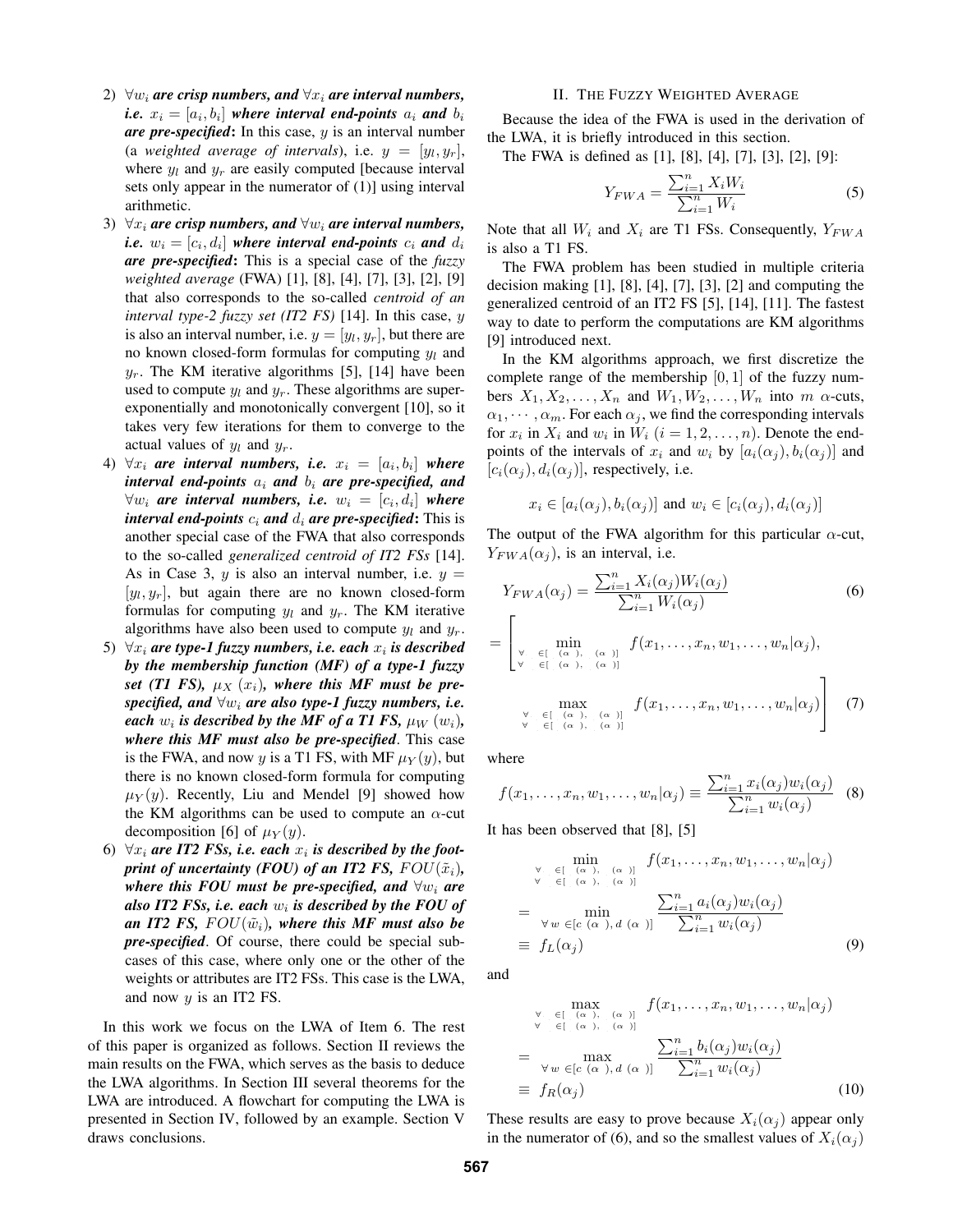$$
f_L(\alpha_j) = \min_{\forall k \in [1, n-1]} \frac{\sum_{i=1}^k a_i(\alpha_j) d_i(\alpha_j) + \sum_{i=k+1}^n a_i(\alpha_j) c_i(\alpha_j)}{\sum_{i=1}^k d_i(\alpha_j) + \sum_{i=k+1}^n c_i(\alpha_j)} = \frac{\sum_{i=1}^k a_i(\alpha_j) d_i(\alpha_j) + \sum_{i=k+1}^n a_i(\alpha_j) c_i(\alpha_j)}{\sum_{i=1}^k d_i(\alpha_j) + \sum_{i=k+1}^n c_i(\alpha_j)}
$$
(11)  

$$
f_R(\alpha_j) = \max_{\forall k \in [1, n-1]} \frac{\sum_{i=1}^k b_i(\alpha_j) c_i(\alpha_j) + \sum_{i=k+1}^n b_i(\alpha_j) d_i(\alpha_j)}{\sum_{i=k+1}^n d_i(\alpha_j)} = \frac{\sum_{i=1}^k b_i(\alpha_j) c_i(\alpha_j) + \sum_{i=k+1}^n b_i(\alpha_j) d_i(\alpha_j)}{\sum_{i=1}^k c_i(\alpha_j) + \sum_{i=k+1}^n d_i(\alpha_j)}
$$
(12)

are used to find the smallest value of (6), whereas the largest values of  $X_i(\alpha_i)$  are used to find the largest value of (6).

Using KM algorithms [5], [9] presented in [15],  $f_L(\alpha_j)$ and  $f_R(\alpha_j)$  can be efficiently computed as (11) and (12) (given at the top of this page), where  $k_L$  and  $k_R$  are switch points satisfying

$$
a_k \ (\alpha_j) \le f_L(\alpha_j) \le a_{k+1}(\alpha_j) \tag{13}
$$

$$
b_k \ (\alpha_j) \le f_R(\alpha_j) \le b_{k+1}(\alpha_j) \tag{14}
$$

When all m intervals  $[f_L(\alpha_j), f_R(\alpha_j)]$  are found, the MF of  $Y_{FWA}$ ,  $\mu_Y$  (y), is computed as

$$
\mu_Y \qquad (y) = \sup_{\forall \alpha \ (j=1,\dots,m)} \alpha_j I_Y \qquad (\alpha \)(y) \qquad (15)
$$

where

$$
I_Y \qquad_{(\alpha\)}(y) = \begin{cases} 1 & \forall y \in [f_L(\alpha_j), f_R(\alpha_j)] \\ 0 & \forall y \notin [f_L(\alpha_j), f_R(\alpha_j)] \end{cases} \tag{16}
$$

is an *indicator function* of  $Y_{FWA}(\alpha_i)$ .

### III. LWA THEORY

The formulas for the LWA are derived in this section. For the convenience of the readers, we summarize all symbols used in the derivation in Table I. For notation simplicity and to save space, we omit the dependence on  $\alpha_j$  in all symbols in the derivations. Readers should keep in mind that all the derivations are for a particular  $\alpha$ -cut,  $\alpha_i$ . Proofs of all theorems are in [15] and will be included in the journal version of this paper.

### *A. Introduction*

The definition of the LWA is given in (2). Because an IT2 FS is completely determined by its FOU [14],  $\hat{Y}_{LWA}$  can also be expressed as

$$
\tilde{Y}_{LWA} = 1/FOU(\tilde{Y}_{LWA}) \equiv 1/[\underline{Y}_{LWA}, \overline{Y}_{LWA}] \tag{17}
$$

where  $\underline{Y}_{LWA}$  and  $\overline{Y}_{LWA}$  are the lower and upper membership function (LMF and UMF) of  $\tilde{Y}_{LWA}$ , respectively, and the notation in (17) means that the secondary membership grade equals 1 at all elements in  $FOU(\tilde{Y}_{LWA})$ . Hence, computing  $Y_{LWA}$  is equivalent to computing  $Y_{LWA}$  and  $\overline{Y}_{LWA}$ .

### *B. Computing the LWA*

 $\alpha$ -cuts are used to calculate  $\underline{Y}_{LWA}$  and  $\overline{Y}_{LWA}$ . First, the complete range of the membership  $[0, 1]$  is discretized into  $m \alpha$ -cuts,  $\alpha_1, \cdots, \alpha_m$ ; then, for each  $\alpha_j$ , the corresponding intervals for  $x_i$  in  $X_i$  and  $w_i$  in  $W_i$  are found, where  $X_i$ and  $W_i$  are embedded type-1 fuzzy sets of  $\tilde{X}_i$  and  $\tilde{W}_i$  (see Fig. 1).

TABLE I NOTATIONS USED IN THE DERIVATION. SEE ALSO FIGS. 1 AND 5.

| Notation                                         | Meaning                                                           |
|--------------------------------------------------|-------------------------------------------------------------------|
| $\tilde{X}_i$                                    | <i>i</i> th attribute; an IT2 FS                                  |
| $X_i$                                            | Embedded T1 FS of $\tilde{X}_i$                                   |
| $\overline{X}_i$                                 | UMF of $X_i$                                                      |
|                                                  | LMF of $\tilde{X}_i$                                              |
| $\frac{X_i}{[a_i(\alpha_j),b_i(\alpha_j)]}$      | $\alpha$ -cut on $X_i$                                            |
| $[a_{il}(\alpha_j), b_{ir}(\alpha_j)]$           | $\alpha$ -cut on $X_i$                                            |
| $[a_{ir}(\alpha_j), b_{il}(\alpha_j)]$           | $\alpha$ -cut on $X_i$                                            |
| $\tilde{W}_i$                                    | Weight associated with $\bar{X}_i$ ; an IT2 FS                    |
| $W_i$                                            | Embedded T1 FS of $W_i$                                           |
| $\overline{W}_i$                                 | UMF of $\tilde{W}_i$                                              |
|                                                  | LMF of $W_i$                                                      |
| $\frac{W_i}{[c_i(\alpha_j), d_i(\alpha_j)]}$     | $\alpha$ -cut on $W_i$                                            |
| $[c_{il}(\alpha_j), d_{ir}(\alpha_j)]$           | $\alpha$ -cut on $W_i$                                            |
| $[c_{ir}(\alpha_i), d_{il}(\alpha_j)]$           | $\alpha$ -cut on $W_i$                                            |
| $\tilde{Y}_{LWA}$                                | LWA computed from $\tilde{X}_i$ and $\tilde{W}_i$                 |
| $\overline{Y}_{LWA}$                             | UMF of $\tilde{Y}_{FWA}$                                          |
| $Y_{LWA}$                                        | LMF of $Y_{FWA}$                                                  |
| $[f_L(\alpha_j), f_R(\alpha_j)]$                 | $\alpha$ -cut on an embedded T1 FS of $\tilde{Y}_{LWA}$           |
| $[f_{Ll}(\alpha_j), f_{Rr}(\alpha_j)]$           | $\alpha$ -cut on $\overline{Y}_{FWA}$                             |
| $[f_{Lr}(\alpha_j), f_{Rl}(\alpha_j)]$           | $\alpha$ -cut on $Y_{FWA}$                                        |
| $h_{\rm max}$                                    | Maximum height of all $\underline{X}_i$ and all $\underline{W}_i$ |
| $h_{\min}$                                       | Minimum height of all $\underline{X}_i$ and all $\underline{W}_i$ |
| U                                                | See (??)                                                          |
| $\frac{P_X}{P_W}$ $a'_{ir}(\overline{\alpha}_j)$ | See $(21)$                                                        |
|                                                  | See $(22)$                                                        |
|                                                  | See $(45)$                                                        |
| $b'_{il}(\alpha_j)$                              | See $(46)$                                                        |
| $c'_{ir}(\alpha_j)$                              | See (49)                                                          |
| $d'_{il}(\alpha_j)$                              | See $(50)$                                                        |

We always use a normal IT2 FS; i.e. the maximum membership grades of the UMFs of all type-2 fuzzy sets equal unity. This means that each  $\alpha$ -cut on the UMFs will produce an interval for  $\alpha_j \neq 1$ , or at least, a crisp point for  $\alpha_j = 1$ .

Generally, the LMFs of  $\tilde{X}_i$  and  $\tilde{W}_i$  have different heights (maximum membership grades), as shown in Figs. 2(a) and 2(b). Denote the height of  $\underline{X}_i$  as  $h\underline{X}$ , and the height of  $W_i$  as  $h_W$ , respectively. Assume the maximum (minimum) height of all  $\underline{X}_i$  and all  $\underline{W}_i$  is  $h_{\text{max}}$  ( $h_{\text{min}}$ ), i.e.

$$
h_{\max} = \max\{\max_{\forall i \in [1, n]} h_{\underline{X}}, \max_{\forall i \in [1, n]} h_{\underline{W}}\} \quad (18)
$$

$$
h_{\min} = \min\{\min_{\forall i \in [1,n]} h_{\underline{X}}, \min_{\forall i \in [1,n]} h_{\underline{W}}\} \quad (19)
$$

Then, depending on the position of the  $\alpha$ -cut, there are three different cases:

- 1.  $0 \le \alpha_j \le h_{\text{min}}$ : the  $\alpha$ -cuts on all UMFs and LMFs exist, as shown in Fig. 2;
- 2.  $h_{\min} < \alpha_j \leq h_{\max}$ : the  $\alpha$ -cuts on all UMFs exist while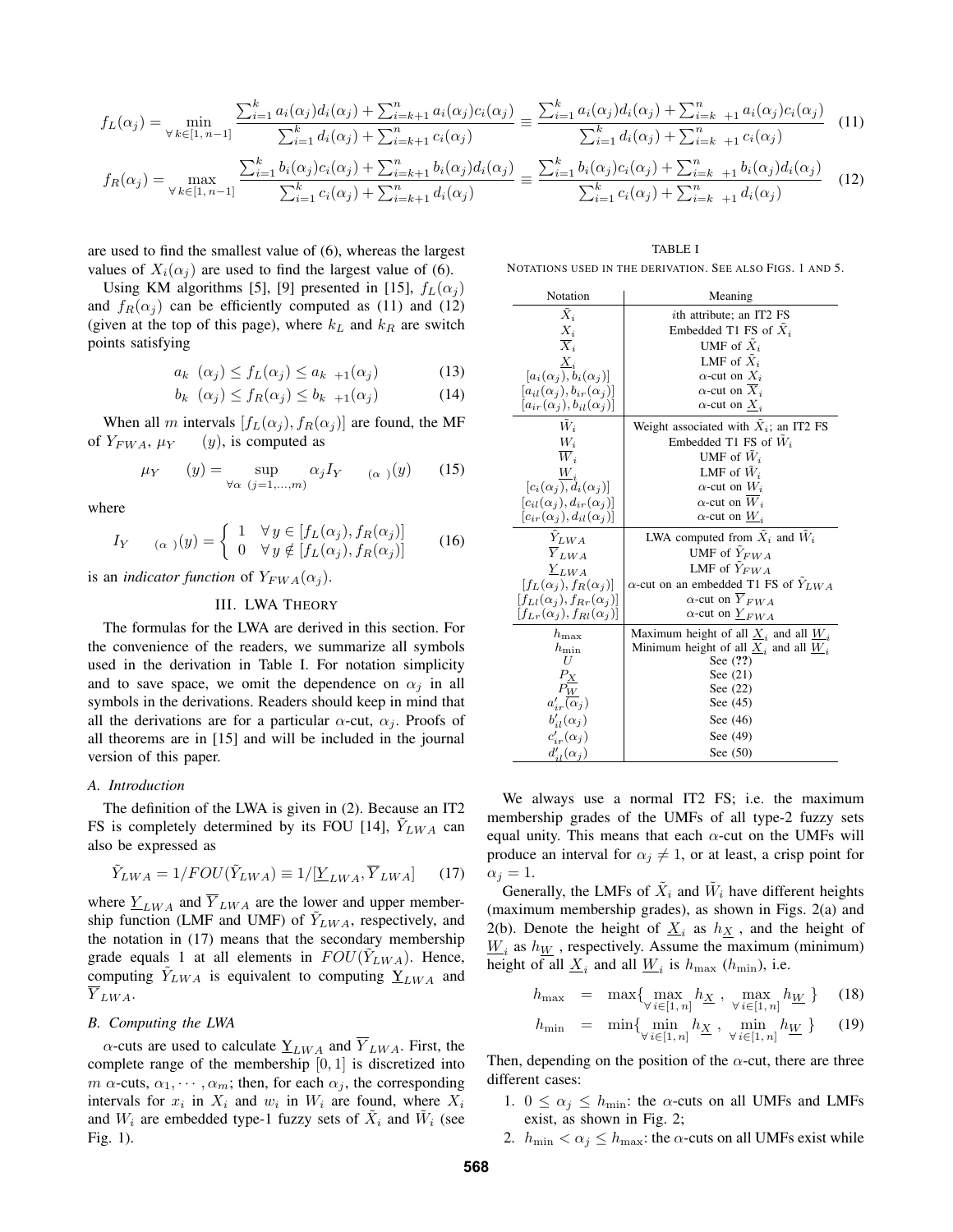

Fig. 1. The variables used in the derivation. (a) Variables for  $\tilde{X}_i$ ; and, (b) Variables for  $\tilde{W}_i$ . The dashed curves are embedded T1 FSs.

the  $\alpha$ -cuts on some LMFs do not exist, as shown in Fig. 3;

3.  $h_{\text{max}} < \alpha_j \leq 1$ : the  $\alpha$ -cuts on all UMFs exist, but none of them exist on the LMFs, as shown in Fig. 4.

In order to distinguish between these three cases, we define

$$
U = \{1, 2, \dots, n\}
$$
 (20)

and assume  $P_X \subseteq U$  and  $P_W \subseteq U$  are finite sets consisting of integer indexes such that

$$
\begin{cases} \forall i \in P_{\underline{X}}, h_{\underline{X}} < \alpha_j; a_{ir} \text{ and } b_{il} \text{ do not exist} \\ \forall i \in U - P_{\underline{X}}, h_{\underline{X}} \ge \alpha_j; a_{ir} \text{ and } b_{il} \text{ exist} \end{cases} (21)
$$

and

$$
\begin{cases} \forall i \in P_{\underline{W}}, h_{\underline{W}} < \alpha_j; c_{ir} \text{ and } d_{il} \text{ do not exist} \\ \forall i \in U - P_{\underline{W}}, h_{\underline{W}} \ge \alpha_j; c_{ir} \text{ and } d_{il} \text{ exist} \end{cases} (22)
$$

For example, in Fig. 2 we have  $U = \{1, 2, 3\}$ ,  $P_X = \emptyset$  and  $P_W = \emptyset$ ; consequently,  $\alpha_j$  in Fig. 2 produces intervals on all  $\underline{X}_i$  and  $\underline{W}_i$ . In Fig. 3 we have  $U = \{1, 2, 3\}$ ,  $P_{\underline{X}} =$  ${1, 2}$  and  $P_W = {3}$ ; consequently,  $\alpha_j$  in Fig. 3 does not produce intervals on  $\underline{X}_1$ ,  $\underline{X}_2$  and  $\underline{W}_3$ . In Fig. 4 we have  $U =$  ${1, 2, 3}$ ,  $P_X = {1, 2, 3}$  and  $P_W = {1, 2, 3}$ ; consequently,  $\alpha_j$  in Fig. 4 does not produce an interval on any  $\underline{X}_i$  and W*i*.

We can now classify the three cases by using  $P_X$  and  $P_W$ . When both  $P_{\underline{X}}$  and  $P_{\underline{W}}$  are empty, we are in Case 1; when both  $P_X$  and  $P_W$  equal U, we are in Case 3; otherwise, we are in Case 2. Next, we shall consider the three cases individually.



Fig. 2. Case 1:  $0 \le \alpha_j \le h_{\text{min}}$ . Variables for (a)  $\tilde{X}_i$  and (b)  $\tilde{W}_i$ .



Fig. 3. Case 2:  $h_{\min} < \alpha_j \leq h_{\max}$ . Variables for (a) and (b)  $\tilde{W}_i$ .

# *C. Case 1:*  $0 \leq \alpha_j \leq h_{\min}$

When  $0 \leq \alpha_j \leq h_{\text{min}}$ , the  $\alpha$ -cuts on all UMFs and LMFs of  $\tilde{X}_i$  and  $\tilde{W}_i$  exist, as shown in Fig. 2. We denote the interval on  $X_i$  as  $[a_i, b_i]$ , and the interval on  $W_i$  as  $[c_i, d_i]$ , respectively. If we consider all the embedded T1 FSs, as shown in Figs. 1(a) and 1(b), then  $a_i \in [a_{il}, a_{ir}]$ ,  $b_i \in [b_{il}, b_{ir}], c_i \in [c_{il}, c_{ir}]$  and  $d_i \in [d_{il}, d_{ir}].$ 

Note that in (11) and (12) for the FWA, each of  $a_i$ ,  $b_i$ ,  $c_i$ and d*<sup>i</sup>* can assume only one value; consequently, f*<sup>L</sup>* and f*<sup>R</sup>* are crisp numbers. However, in Case 1 of the LWA, a*i*, b*i*, c*<sup>i</sup>* and d*<sup>i</sup>* can assume values continuously in their corresponding  $\alpha$ -cut intervals. Numerous different combinations of  $a_i$ ,  $b_i$ ,  $c_i$  and  $d_i$  can be formed.  $f_L$  and  $f_R$  need to be computed for all the combinations. By collecting all f*<sup>L</sup>* we obtain a continuous interval  $[f_{Ll}, f_{Lr}]$ , and, by collecting all  $f_R$  we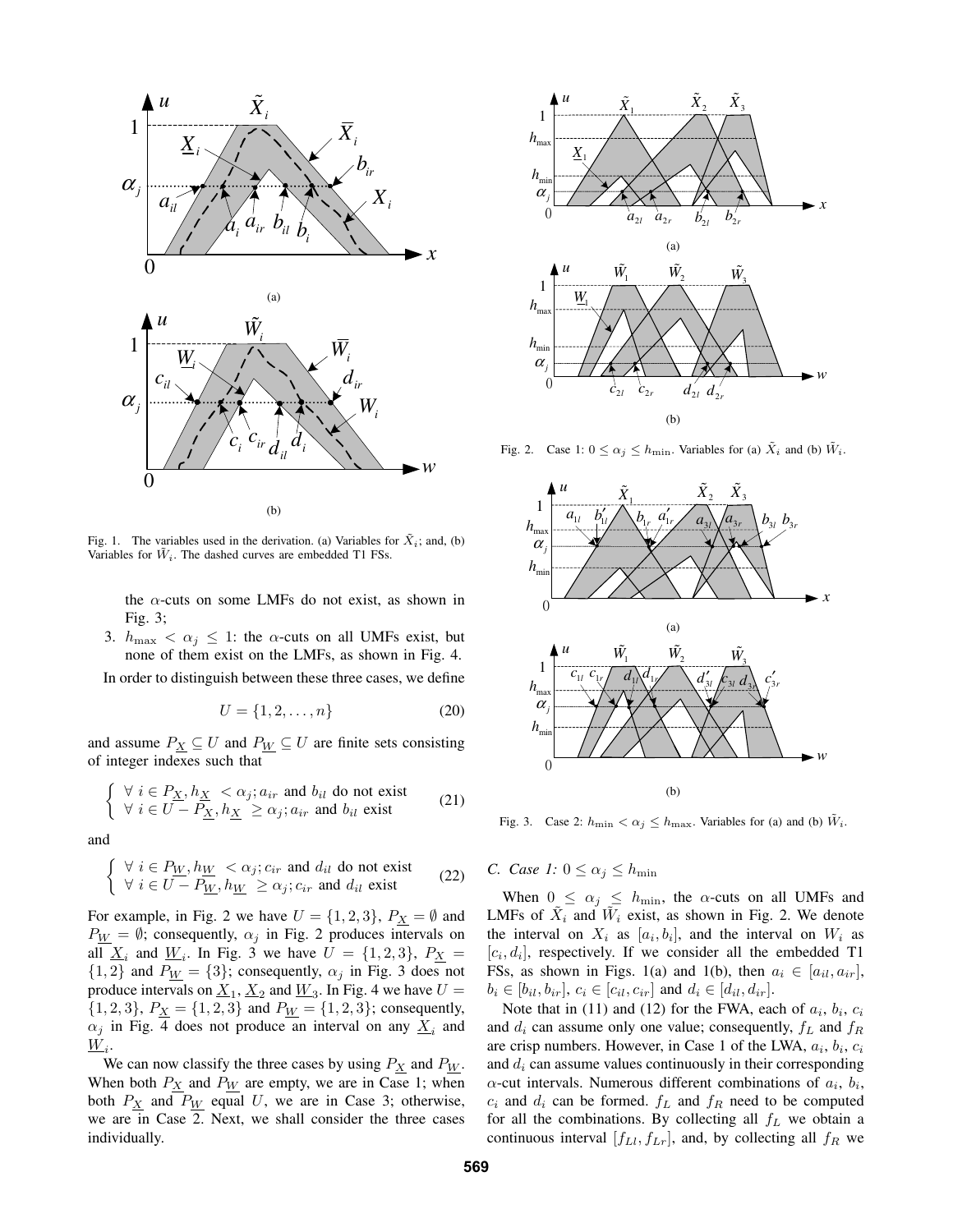

Fig. 4. Case 3:  $h_{\text{max}} < \alpha_j \leq 1$ . Variables for (a)  $\tilde{X}_i$  and (b)  $\tilde{W}_i$ .

obtain a continuous interval [f*Rl*, f*Rr*], so that

$$
\underline{Y}_{LWA}(\alpha_j) = [f_{Lr}, f_{Rl}] \tag{23}
$$

and

$$
\overline{Y}_{LWA}(\alpha_j) = [f_{Ll}, f_{Rr}] \tag{24}
$$

as shown in Fig. 5.



Fig. 5. Variables for  $\tilde{Y}_{LWA}$ .

To find  $Y_{LWA}(\alpha_j)$  and  $\overline{Y}_{LWA}(\alpha_j)$  we need to find  $f_{Ll}$ ,  $f_{Lr}$ ,  $f_{Rl}$  and  $f_{Rr}$ . Consider  $f_{Ll}$  first. It is the minimum of  $f_L$  [see (11)] when  $a_i \in [a_{il}, a_{ir}]$ ,  $c_i \in [c_{il}, c_{ir}]$ , and  $d_i \in [d_{il}, d_{ir}],$  i.e.

$$
f_{LL} = \min_{\forall \substack{\forall \substack{c \in [0,1,2], \\ c \in [0,1,2], [0,1,2], \\ c \in [0,1,2,2], \\ c \in [0,1,2,2,2]}} f_L
$$
 (25)

Substituting  $f_L$  in (11) into (25), we obtain

$$
f_{Ll} = \min_{\substack{\forall i \in [1, 1, 1] \\ \forall i \in [1, 1, 1]}} \left[ \min_{\substack{\forall k \in [1, n-1] \\ \forall k \in [1, n-1]}} \frac{\sum_{i=1}^{k} a_i d_i + \sum_{i=k+1}^{n} a_i c_i}{\sum_{i=1}^{k} d_i + \sum_{i=k+1}^{n} c_i} \right]
$$

$$
\equiv \min_{\substack{\forall i \in [1, 1, 1] \\ \forall i \in [1, 1, 1]}} \frac{\sum_{i=1}^{k} a_i d_i + \sum_{i=k+1}^{n} a_i c_i}{\sum_{i=1}^{k} d_i + \sum_{i=k+1}^{n} c_i} \qquad (26)
$$

Because  $a_i$  appear only in the numerator of  $(26)$ , the smallest values of a*<sup>i</sup>* should be used to find the smallest value of  $(26)$ . i.e.

$$
f_{Ll} = \min_{\substack{\forall \ j \in \{1, \dots, n\} \\ \forall j \in \{1, \dots, n\}}} \frac{\sum_{i=1}^{k} a_{il} d_i + \sum_{i=k}^{n} a_{i+1} a_{il} c_i}{\sum_{i=1}^{k} d_i + \sum_{i=k}^{n} a_{i+1} c_i}
$$
(27)

where  $k_{L1}$  is the switch point for a particular combination of  $(a_{1l},...,a_{nl},c_i,...,c_n,d_1,...,d_n).$ 

Similarly, we can also express  $f_{Lr}$ ,  $f_{Rl}$  and  $f_{Rr}$  as

$$
f_{Lr} = \max_{\substack{\forall \quad \in \left[ \quad \dots \quad \right] \\ \forall \quad \in \left[ \quad \dots \quad \right] \\ }} \frac{\sum_{i=1}^{k} a_{ir} d_i + \sum_{i=k}^{n} a_{2} + 1} {a_{ir} c_i} \qquad (28)
$$

$$
f_{Rl} = \min_{\forall \substack{ \forall i \in \{1, \dots, n\} \\ \forall i \in \{1, \dots, n\}}} \frac{\sum_{i=1}^{k} b_{il} c_i + \sum_{i=k}^{n} b_{il} d_i}{\sum_{i=1}^{k} c_i + \sum_{i=k}^{n} b_{i1} d_i}
$$
 (29)

$$
f_{Rr} = \max_{\substack{\forall \ |\ \in [1, 1, 1] \\ \forall \ |\ \in [1, 1, 1]}} \frac{\sum_{i=1}^{k} b_{ir} c_i + \sum_{i=k}^{n} b_{ir} d_i}{\sum_{i=1}^{k} c_i + \sum_{i=k}^{n} b_{i} d_i}
$$
 (30)

So far, we have only fixed  $a_i$  for  $f_{Ll}$  and  $f_{Lr}$ , and  $b_i$  for  $f_{Rl}$  and  $f_{Rr}$ . Next, we show that it is also possible to fix  $c_i$ and  $d_i$  for  $f_{Ll}$ ,  $f_{Lr}$ ,  $f_{Rl}$  and  $f_{Rr}$ .

*Theorem 1:* It is true that

$$
a_{k}, l \le f_{Ll} \le a_{k} + 1, l \tag{31}
$$

and that  $f_{Ll}$  in (27) can be specified as

$$
f_{Ll} = \frac{\sum_{i=1}^{k} a_{il} d_{ir} + \sum_{i=k}^{n} +1} a_{il} c_{il}}{\sum_{i=1}^{k} d_{ir} + \sum_{i=k}^{n} +1} c_{il}};
$$
 (32)

where  $k_{Ll}$  is the switch point for  $f_{Ll}$ . i.e.,  $f_{Ll}$  is obtained by setting

$$
d_i = d_{ir} \tfor i \le k_{Ll} c_i = c_{il} \tfor i \ge k_{Ll} + 1 \t\t(33)
$$

in the right-hand side of (27). This means that f*Ll* only depends on the UMF of  $\tilde{W}_i$ ,  $\overline{W}_i$ .

*Theorem 2:* It is true that

$$
a_{k}, r \le f_{Lr} \le a_{k} + 1, r \tag{34}
$$

and that  $f_{Lr}$  in (28) can be specified as

$$
f_{Lr} = \frac{\sum_{i=1}^{k} a_{ir} d_{il} + \sum_{i=k}^{n} +1} a_{ir} c_{ir}}{\sum_{i=1}^{k} d_{il} + \sum_{i=k}^{n} +1} c_{ir};
$$
(35)

where  $k_{Lr}$  is the switch point for  $f_{Lr}$ . i.e.,  $f_{Lr}$  is obtained by setting

$$
\begin{aligned}\nd_i &= d_{il} & \quad \text{for} & i \le k_{Lr} \\
c_i &= c_{ir} & \quad \text{for} & i \ge k_{Lr} + 1\n\end{aligned}\n\bigg\} \tag{36}
$$

in the right-hand side of (28). This means that f*Lr* only depends on the LMF of  $W_i$ ,  $W_i$ .

*Theorem 3:* It is true that

$$
b_{k}, l \leq f_{Rl} \leq b_{k} + 1, l \tag{37}
$$

and that  $f_{Rl}$  in (29) can be specified as

$$
f_{Rl} = \frac{\sum_{i=1}^{k} b_{il}c_{ir} + \sum_{i=k}^{n} b_{il}d_{il}}{\sum_{i=1}^{k} c_{ir} + \sum_{i=k}^{n} b_{il}d_{il}};
$$
 (38)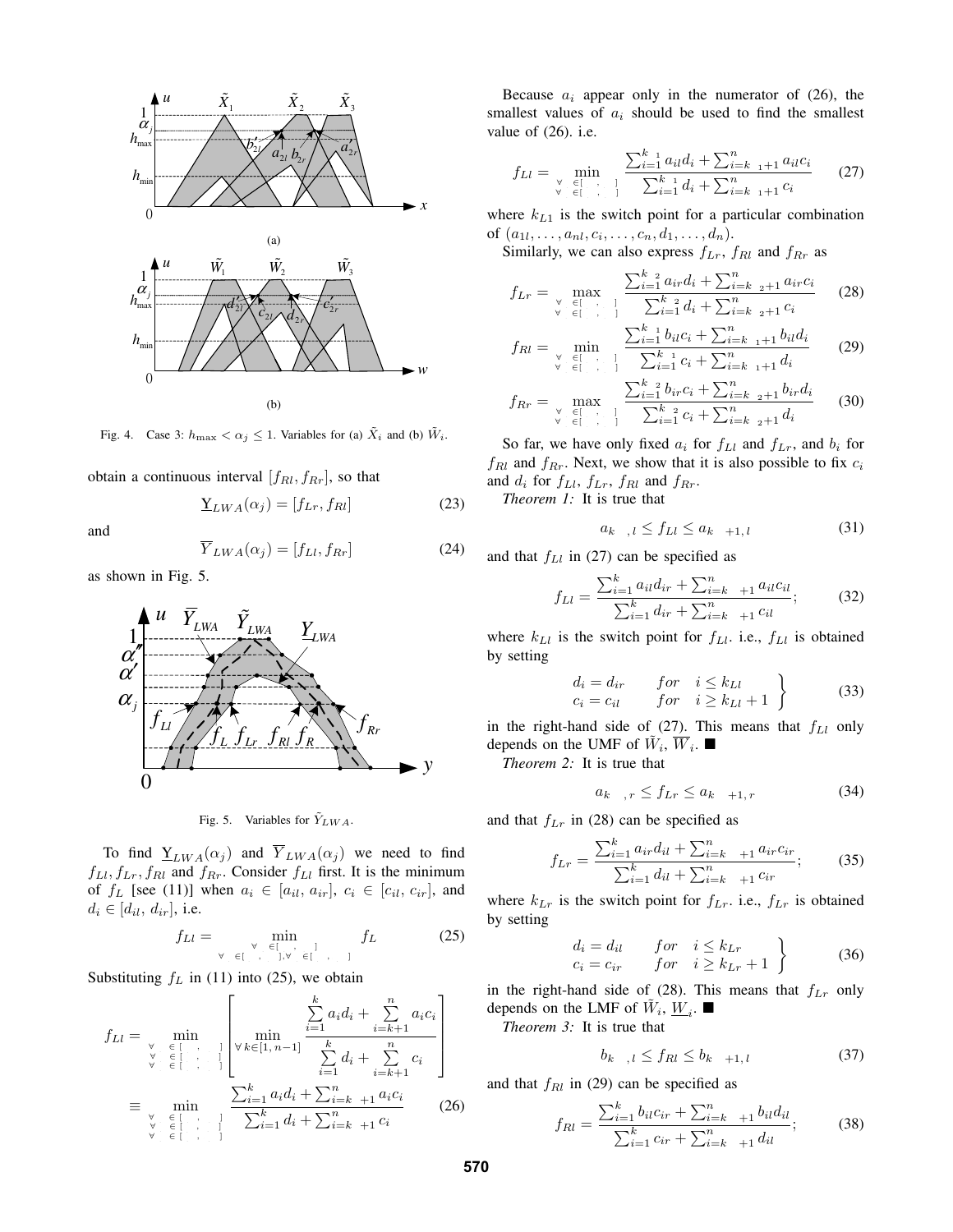where  $k_{Rl}$  is the switch point for  $f_{Rl}$ . i.e.,  $f_{Rl}$  is obtained by setting

$$
c_i = c_{ir} \tfor \t i \le k_{Rl} \nd_i = d_{il} \tfor \t i \ge k_{Rl} + 1
$$
\n(39)

in the right-hand side of  $(29)$ . This means that  $f_{Rl}$  only depends on the LMF of  $W_i$ ,  $W_i$ .

*Theorem 4:* It is true that

$$
b_{k}, r \le f_{Rr} \le b_{k} + 1, r \tag{40}
$$

and that  $f_{Rr}$  in (30) can be specified as

$$
f_{Rr} = \frac{\sum_{i=1}^{k} b_{ir} c_{il} + \sum_{i=k}^{n} +1} b_{ir} d_{ir}}{\sum_{i=1}^{k} c_{il} + \sum_{i=k}^{n} +1} d_{ir};
$$
(41)

where  $k_{Rr}$  is the switch point for  $f_{Rr}$ . i.e.,  $f_{Rr}$  is obtained by setting

$$
c_i = c_{il} \tfor i \leq k_{Rr} \n d_i = d_{ir} \tfor i \geq k_{Rr} + 1 \t\t(42)
$$

in the right-hand side of (30). This means that  $f_{Rr}$  only depends on the UMF of  $\overline{W}_i$ ,  $\overline{W}_i$ .

Using the above theorems we can show:

*Theorem 5:*  $f_{Lr} \leq f_{Rl}$  for all  $0 \leq \alpha_j \leq h_{\min}$ . i.e., there is a gap  $(f_{Lr}, f_{Rl})$  between the left-hand interval  $f_L = [f_{Ll}, f_{Lr}]$  and the right-hand interval  $f_R = [f_{Rl}, f_{Rr}]$ . Ц

# *D. Case 2:*  $h_{\min} < \alpha_j \leq h_{\max}$

When  $h_{\min} < \alpha_j \leq h_{\max}$ , the  $\alpha$ -cuts on all UMFs exist. As shown in Section III-C, f*Ll* and f*Rr* depend only on the UMFs; thus, the formulas for them remain unchanged, i.e. Theorems 1 and 4 can still be used to compute  $f_{Ll}$  and  $f_{Rr}$ in Case 2. However, when  $h_{\min} < \alpha_j \leq h_{\max}$ , the  $\alpha$ -cuts on some LMFs do not exist; i.e. the  $\alpha$ -cut cannot produce intervals on those LMFs lower than  $\alpha_j$ , as shown in Figs. 3(a) and 3(b). Because  $f_{Lr}$  and  $f_{Rl}$  do depend on the LMFs, i.e.,  $f_{Lr}$  in (35) depends on  $a_{ir}$ ,  $d_{il}$  and  $c_{ir}$ , and  $f_{Rl}$  in (38) depends on b*il*, c*ir* and d*il*, we need to find new solutions for them in Case 2.

Comparing  $a_i$  and  $b_i$  with their ranges in Case 1, we see that they change in Case 2, i.e. (see Fig. 3)

$$
a_i \in [a_{il}, a'_{ir}] \tag{43}
$$

$$
b_i \in [b'_{il}, b_{ir}] \tag{44}
$$

where

$$
a'_{ir} = \begin{cases} b_{ir} & \forall i \in P_{\underline{X}} \\ a_{ir} & \forall i \in U - P_{\underline{X}} \end{cases}
$$
(45)

and

$$
b'_{il} = \begin{cases} a_{il} & \forall \ i \in P_{\underline{X}} \\ b_{il} & \forall \ i \in U - P_{\underline{X}} \end{cases}
$$
 (46)

Similarly (see Fig. 3),

$$
c_i \in [c_{il}, c'_{ir}] \tag{47}
$$

$$
d_i \in [d'_{il}, d_{ir}] \tag{48}
$$

where

$$
c'_{ir} = \begin{cases} d_{ir} & \forall i \in P_{\underline{W}} \\ c_{ir} & \forall i \in U - P_{\underline{W}} \end{cases}
$$
(49)

and

$$
d'_{il} = \begin{cases} c_{il} & \forall i \in P_{\underline{W}} \\ d_{il} & \forall i \in U - P_{\underline{W}} \end{cases}
$$
 (50)

Following the same procedure used to prove Theorem 2, we obtain:

*Theorem 2 :* It is true that

$$
a'_{k^-,r} \le f_{Lr} \le a'_{k^-,+1,r} \tag{51}
$$

and that  $f_{Lr}$  in Case 2 can be specified as

$$
f_{Lr} = \frac{\sum_{i=1}^{k} a'_{ir} d'_{il} + \sum_{i=k}^{n} a'_{ir} c'_{ir}}{\sum_{i=1}^{k} d'_{il} + \sum_{i=k}^{n} a'_{i} c'_{ir}};
$$
 (52)

where  $k_{Lr}$  is the switch point for  $f_{Lr}$ , and,  $a'_{ir}$ ,  $c'_{ir}$  and  $d'_{il}$ are defined in (45), (49) and (50).  $\blacksquare$ 

*Theorem 3 :* It is true that

$$
b'_{k,j} \le f_{Rl} \le b'_{k,j+1,l} \tag{53}
$$

and that f*Rl* in Case 2 can be specified as

$$
f_{Rl} = \frac{\sum_{i=1}^{k} b'_{il} c'_{ir} + \sum_{i=k}^{n} b'_{il} d'_{il}}{\sum_{i=1}^{k} c'_{ir} + \sum_{i=k}^{n} b'_{il} d'_{il}};
$$
 (54)

where  $k_{Rl}$  is the switch point for  $f_{Rl}$ , and,  $b'_{il}$ ,  $c'_{ir}$  and  $d'_{il}$ are defined in (46), (49) and (50).  $\blacksquare$ 

Observe, from Fig. 5, that when  $f_{Lr} < f_{Rl}$ , the interval  $[f_{Ll}, f_{Rr}]$  determined by the  $\alpha$ -cut on the UMFs is divided into two sub-intervals,  $[f_{Ll}, f_{Lr}]$  and  $[f_{Rl}, f_{Rr}]$ , which are separated by a gap (f*Lr*, f*Rl*). The FOUs must lie within  $[f_{Ll}, f_{Lr}]$  and  $[f_{Rl}, f_{Rr}]$ , but they cannot enter the gap  $(f_{Lr}, f_{Rl})$ . What if  $f_{Lr} \geq f_{Rl}$ ? This cannot happen in Case 1 (see Theorem 5) but may happen in Case 2, because in Case 2 the ranges of  $a_i$ ,  $b_i$ ,  $c_i$  and  $d_i$  are extended, and the extended ranges have the effect of eliminating the gap. Observe that when  $f_{Lr} \geq f_{Rl}$ , the right bound of  $[f_{Ll}, f_{Lr}]$ exceeds (or equals) the left bound of  $[f_{Rl}, f_{Rr}]$ . i.e. the two intervals [f*Ll*, f*Lr*] and [f*Rl*, f*Rr*] partially overlap and the gap is covered. When that happens, the FOU of  $Y_{LWA}$  lies completely within the interval  $[f_{Ll}, f_{Rr}]$ , which is shown at  $\alpha_j = \alpha''$  in Fig. 5.

Although we stated Theorems  $2'$  and  $3'$  in the context of Case 2, they are not limited to Case 2. Actually, we used (43), (44), (47) and (48) instead of  $h_{\min} < \alpha_j \le h_{\max}$  in the derivations, and these equations can also represent Case 1 by properly setting their parameters, i.e., letting all P*<sup>W</sup>* and P*<sup>X</sup>* be empty sets. It is easy to show that (52) and (54) for Case 2 coincide with (35) and (38) in Case 1, respectively. This means that Theorems  $2'$  and  $3'$  can also be used to calculate  $f_{Lr}$  and  $f_{Rl}$  in Case 1, i.e., they give the same outputs as those of Theorems 1 and 2. In the next subsection we will show that Theorems  $2'$  and  $3'$  can also be applied to Case 3.

# *E.* Case 3:  $h_{\text{max}} < \alpha_j \leq 1$

When  $h_{\text{max}} < \alpha_j \leq 1$ , the  $\alpha$ -cuts on all UMFs exist. Consequently, Theorems 1 and 4 can still be used to compute  $f_{Ll}$  and  $f_{Rr}$  in Case 3. However, none of the  $\alpha$ -cuts on the LMFs of  $X_i$  and  $W_i$  exists; thus, we need to find new solution for  $f_{Lr}$  and  $f_{Rl}$  in this case.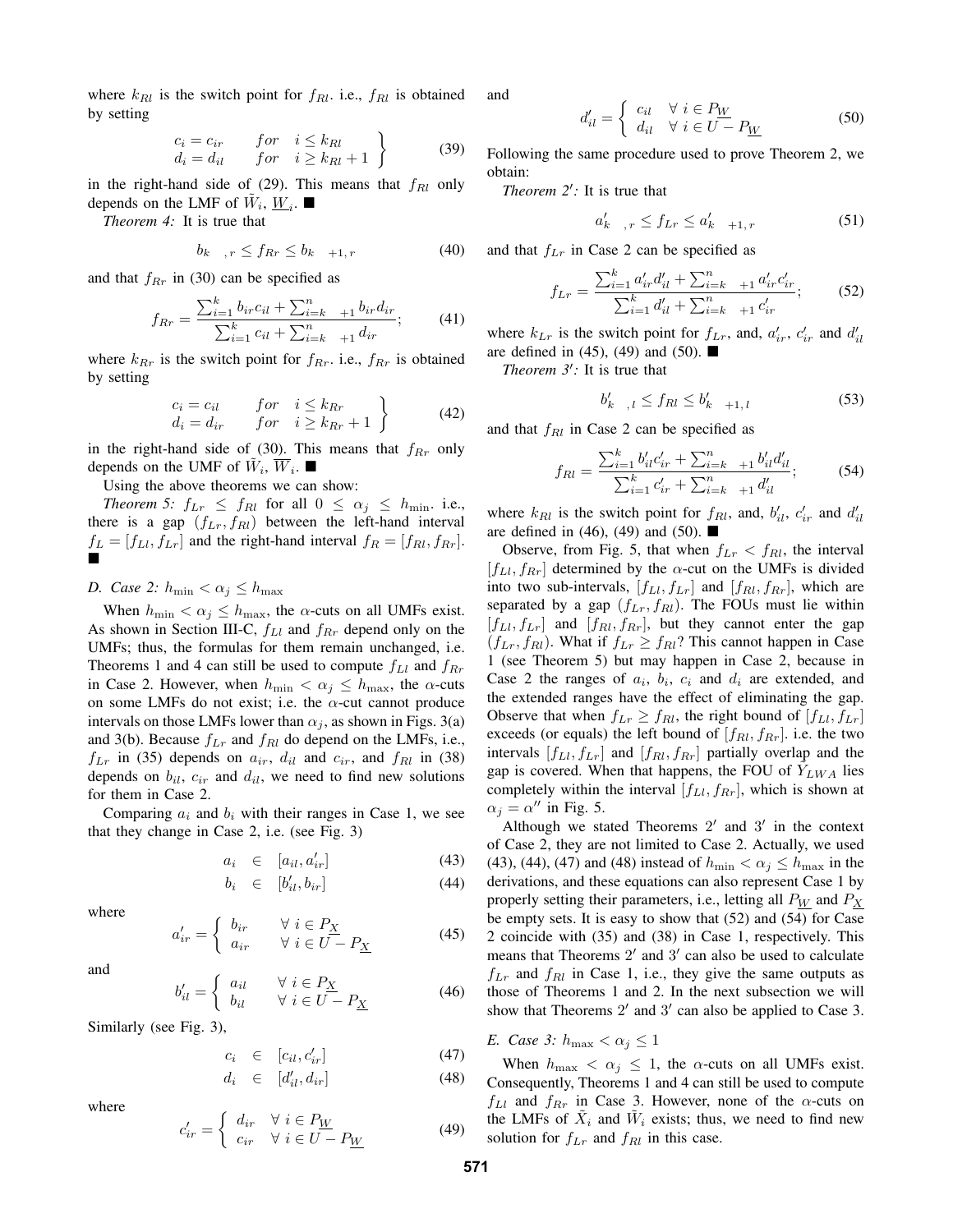Observe that Case 3 can also be represented by (43), (44), (47) and (48) by setting all  $P_X$  and  $P_W$  to U; thus, Theorems 6 and 7 in Section III-D can also be used here to compute  $f_{Lr}$  and  $f_{Rl}$ . Because  $P_X$  and  $P_W$  are U, (45), (46), (49) and (50) in Section III-D become

$$
\begin{array}{rcl}\na'_{ir} & = & b_{ir} & \forall i \in [1, n] \\
b'_{il} & = & a_{il} & \forall i \in [1, n] \\
c'_{ir} & = & d_{ir} & \forall i \in [1, n] \\
d'_{il} & = & c_{il} & \forall i \in [1, n]\n\end{array}
$$
\n(55)

Substituting  $(55)$  into  $(52)$  and  $(54)$ , we obtain

$$
f_{Lr} = \frac{\sum_{i=1}^{k} b_{ir} c_{il} + \sum_{i=k}^{n} b_{ir} d_{ir}}{\sum_{i=1}^{k} c_{il} + \sum_{i=k}^{n} b_{ir} d_{ir}}
$$
(56)

$$
f_{Rl} = \frac{\sum_{i=1}^{k} a_{il} d_{ir} + \sum_{i=k}^{n} A_{il} c_{il}}{\sum_{i=1}^{k} d_{ir} + \sum_{i=k}^{n} A_{il} c_{il}}
$$
(57)

Note that  $f_{Ll}$  and  $f_{Rr}$ , which determine the  $\alpha$ -cut on  $\overline{Y}_{LWA}$ , are calculated by (32) and (41), respectively. Comparing (56) with (41), it is observed that  $f_{Lr}$  in (56) is the same as  $f_{Rr}$ in (41) <sup>2</sup>. Besides,  $f_{Rl}$  in (57) is also the same as  $f_{Lr}$  in (32); thus, in Case 3,

$$
f_{Ll} = f_{Rl} \tag{58}
$$

$$
f_{Lr} = f_{Rr} \tag{59}
$$

Consequently,

$$
[f_{Ll}, f_{Lr}] = [f_{Rl}, f_{Rr}] = [f_{Ll}, f_{Rr}] \tag{60}
$$

(60) means that the FOU of  $\tilde{Y}_{LWA}$  fills in the entire interval  $[f_{Ll}, f_{Rr}]$  (see  $\alpha''$  in Fig. 5), which is completely determined by the  $\alpha$ -cuts on the UMFs.

*Theorem 6:* When  $h_{\text{max}} < \alpha_j \leq 1$ , the FOU of  $\tilde{Y}_{LWA}$ fills in the entire interval  $[f_{Ll}, f_{Rr}]$ . Consequently, there is no need to calculate  $f_{Lr}$  and  $f_{Rl}$ .

### *F. Relations between the LWA and the FWA*

By summarizing the results above, we can connect the LWA and the FWA.

*Theorem 7:* The UMF of the LWA,  $\overline{Y}_{LWA}$ , is completely determined by the UMFs of the attributes,  $\overline{X}_i$ , and the UMFs of the corresponding weights,  $\overline{W}_i$  ( $i = 1, 2, ..., n$ ). More specifically,  $\overline{Y}_{LWA}$  is the FWA of  $\overline{X}_i$  and  $\overline{W}_i$ . i.e. let

$$
Y_{FWA} = \frac{\sum_{i=1}^{n} \overline{X}_{i} \overline{W}_{i}}{\sum_{i=1}^{n} \overline{W}_{i}}
$$
(61)

Then,

$$
\overline{Y}_{LWA} = Y_{FWA} \quad \blacksquare \tag{62}
$$

Generally, it is impossible to find a similar theorem for  $Y_{LWA}$ , because to compute  $Y_{LWA}$  we need to consider three different cases; however, we can do that for a special case of  $Y_{LWA}$ , where all LMFs of  $X_i$  and  $W_i$  have the same height.

*Theorem 8:* If all LMFs of  $\tilde{X}_i$  and  $\tilde{W}_i$  have the same height, then  $Y_{LWA}$  is the FWA of  $X_i$  and  $W_i$ . i.e. let

$$
Y'_{FWA} = \frac{\sum_{i=1}^{n} \underline{X}_{i} \underline{W}_{i}}{\sum_{i=1}^{n} \underline{W}_{i}} \tag{63}
$$

Then,

$$
\underline{Y}_{LWA} = Y'_{FWA} \quad \blacksquare \tag{64}
$$

## IV. LWA ALGORITHMS

A flowchart of the LWA algorithms is shown in Fig. 6. To save computational cost, different  $\alpha$ -cuts are chosen for  $Y_{LWA}$  and  $\overline{Y}_{LWA}$  [15]. The procedures in the two dashed rectangles can be computed in parallel. Furthermore, the KM algorithms in the two dotted rectangles in each dashed rectangle can also be computed in parallel. The detailed algorithms are given in [15].

As an example, consider  $\tilde{X}_i$  and  $\tilde{W}_i$  shown in Fig. 7(a) and 7(b), respectively. The resulting  $\tilde{Y}_{LWA}$  is shown in Fig. 7(c). 201  $\alpha$ -cuts were employed. The dashdot curve in Fig. 7(c) indicates the overlapped area where  $f_{Lr}(\alpha_j) > f_{Rl}(\alpha_j)$  (see Section III-D).



Fig. 7. MFs of (a)  $\tilde{X}_i$  (b)  $\tilde{W}_i$  and (c)  $\tilde{Y}_{LWA}$ .

### V. CONCLUSIONS

In this paper, we have introduced the concept of the LWA.  $\alpha$ -cuts and KM algorithms were employed to compute it. Because the LWA is a generalization of the FWA from T1 FSs to IT2 FSs, there should be close relations between them. We have shown that finding the LWA,  $\tilde{Y}_{LWA}$ , is equivalent to finding its UMF,  $\overline{Y}_{LWA}$ , and LMF,  $Y_{LWA}$ . Moreover,  $\overline{Y}_{LWA}$  is the FWA of the UMFs of the attributes,  $X_i$ , and the UMFs of the corresponding weights,  $W_i$ .  $Y_{LWA}$  is

<sup>&</sup>lt;sup>2</sup>The switch point in (56) is denoted as  $k_{Lr}$  and that in (41) is denoted as  $k_{Rr}$ ; however, because all  $b_{ir}$ ,  $c_{il}$  and  $d_{ir}$  are the same in (56) and (41), when the KM algorithm is used to compute (56) and (41), the resulting switch points will be the same. Consequently, (56) and (41) are the same.